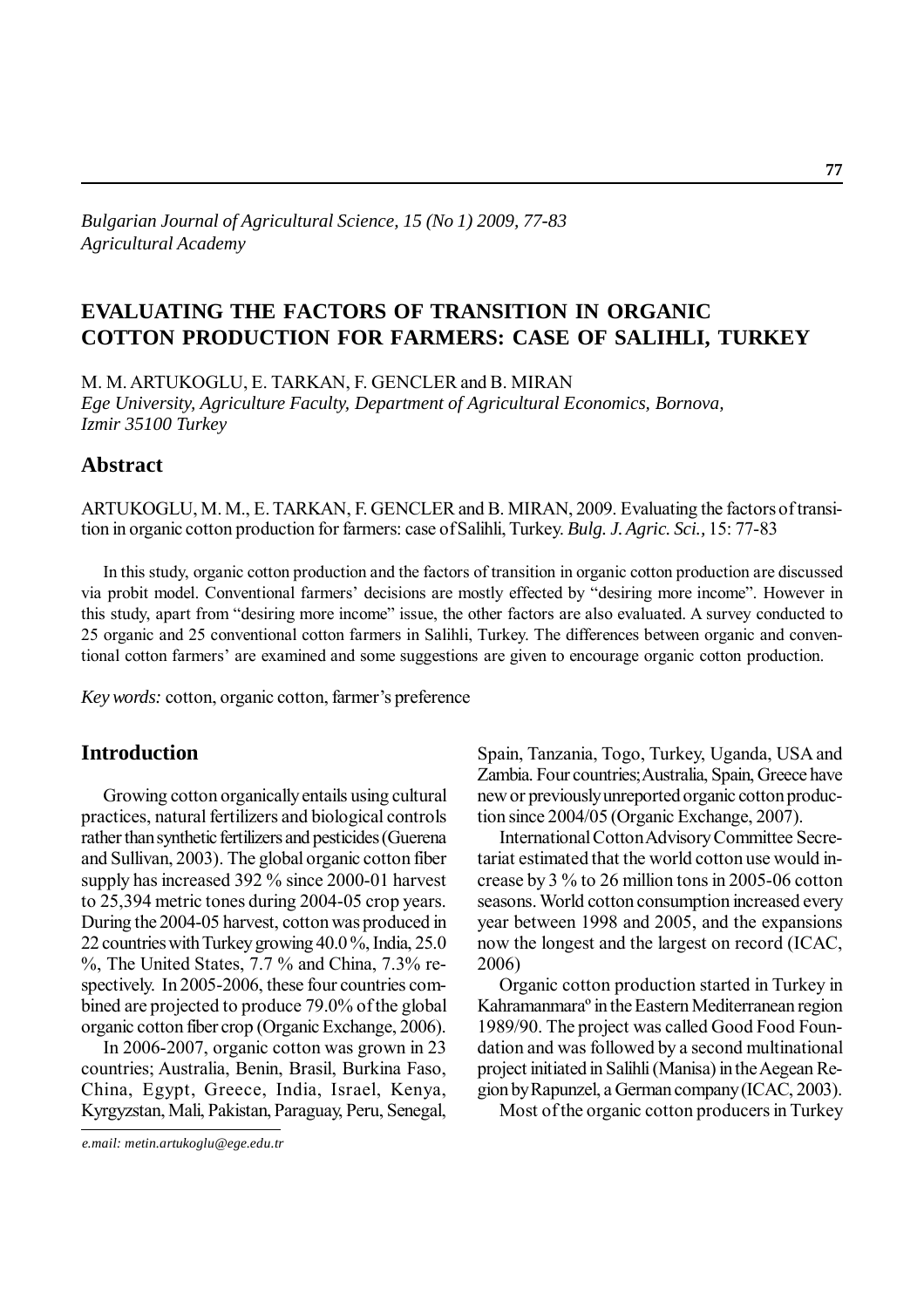are located around Sanliurfa, Aydin, Izmir and Manisa regions (MARA, 2007). During the period 1998- 2004, the number of organic cotton producers increased from 59 to 346 and organic cotton production area increased from 806 to 7838 ha in Turkey (Aksoy and Dolekoglu, 2003; MARA 2006). In same the period, total organic cotton production increased 20 times. In Turkey, organic cotton production is 1.6 % of total cotton production in 2005.

There are 9 independent control and certification institutions in Turkey (IMO, SKAL, ECOCERT-SA, BCS, ETKO, ECOTAR, CERES, ICEA and ORSER). These intuitions give a certificate of produce in the name of ministry of Agriculture and Rural Affairs. These institutions prepare a file about the producers and the area of production and inform it to the Ministry of Agriculture and Rural Affairs. These controls are done twice a year with or without informing the farmers. In these controls, necessary soil and leaf samples are taken and analyzed. When certificated organic cottons are turned into yarn weaved and treated in the textile, they are again controlled by the institutions of control and certificated. The last process which is textile product is presented to the market as certificated. Thus the production is controlled and certificated in the process from seed to shelf. This system enables the traceability of the products.

In Turkey, there are a limited number of firms who deal with organic cotton production and these firms keep on production with limited number of farmers. Especially, financial and technical support forms a critical point in attracting independent farmers' attention to organic cotton production. For marketing of organic cotton in Turkey, consultants of private firms make an agreement with the producer by giving a stock exchange price and premium. The premium which is given to the producers by private firms, changes between 10 - 15 %. At the end of the season farmers give their products either to firms of cotton gin plants contractual with private firm or to the firm's itself directly. The firm exports the organic cotton fiber either directly or by turning it into textile production. A small quantity of the produced organic cotton fiber is presented to national consumption as textile product.

The objective of this study is to find out the appropriate factors influencing the production of organic cotton by using a case study and to propose the possible ways of providing more farmers to produce organic cotton. In addition, the opinions of the farmers about this farming branch have been taken from both organic and conventional ones.

## **Materials and Methods**

This study was carried out in Salihli-Manisa, west Turkey which has a Mediterranean climate where July is the warmest month and January is the coldest month. Salihli is a town in the Manisa province and it has a mass production in total organic cotton in Manisa. Salihli is the second multinational project initiated in Turkey (ICAC, 2003).

25 organic cotton producers were interviewed who responded the questions voluntarily in Salihli. Also 25 conventional cotton farmers, who have similar land sizes with the organic farmers, were interviewed too. These farmers were chosen by quota sampling method. The general results were evaluated with frequency distribution and cross tables.

Analyses of organic cotton data obtained from cross-sectional surveys that involve organic production-producer relationships, both measurable and binary responses because of the categorical nature of the decisions made by farmers. Due to the discrete nature of such decisions however, qualitative choice models are useful analytical tools. The models that can be used for such cases include the probit model, the logit model and the linear probability model (Falusi, 1976). These models use different distributional assumptions to determine the probability that Yi is 0 or 1. However, the linear probability model has three important weaknesses: the error term may exhibit properties of heteroscedasticity;1 it may also possess elements of non-normality; and the predicted value of the dependent variable may fall outside the unit interval. Jones et al. (1989) show that while generalized least squares (GLS) may circumvent the problem of heteroscedasticity, truncating the value of the depen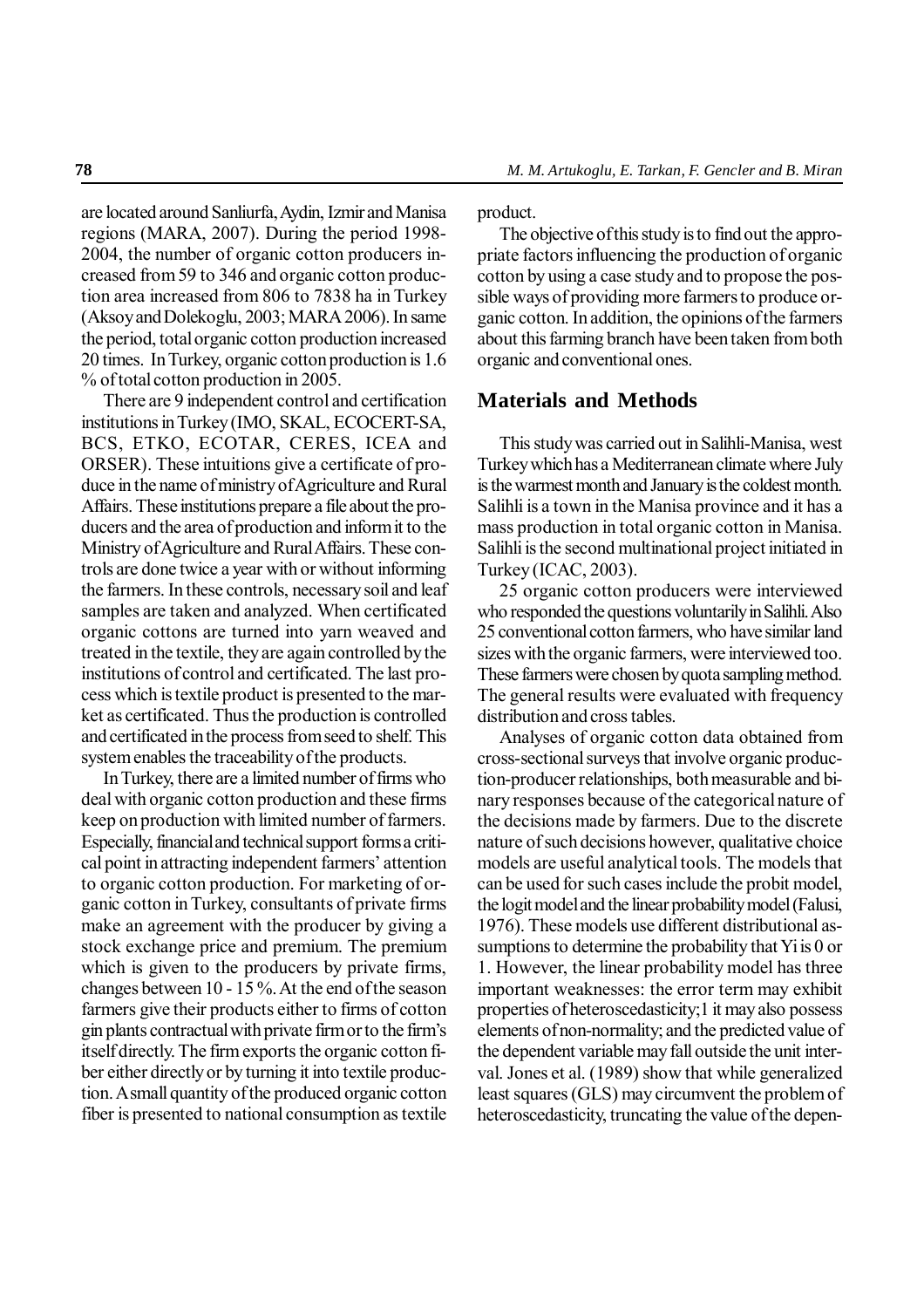dent variable through logit analysis does not resolve the problem. Probit is used in this study for a number of reasons. First, probit has the ability to generate bounded probability estimates for each observation (Anim and Lyne, 1994). Second, the probit estimator assumes that the underlying error term follows a normal distribution which is the same distributional assumption typically made for continuous variables.

*Probit model* is a popular specification of a generalized linear model, using the probit link function. Let Y be a binary outcome variable, and let X be a vector of regresses. The probit model assumes that

$$
\Pr(Y=1|X=x) = \Phi(x'\beta),
$$

where Ö is the cumulative distribution function of the standard normal distribution. The parameters â are typically estimated by maximum likelihood.

While easily motivated without it, the probit model can be generated by a simple latent variable model. Suppose that

$$
Y^* = x'\beta + \varepsilon,
$$

where  $\varepsilon | x \sim \mathcal{N}(0, 1)$  and suppose that Y is an indicator for whether the latent variable Y\* is positive:

$$
Y \stackrel{\text{def}}{=} 1_{(Y^*>0)} = \begin{cases} 1 & \text{if } Y^*>0\\ 0 & \text{otherwise} \end{cases}
$$

Then it is easy to show that

 $Pr(Y = 1 | X = x) = \Phi(x' \beta).$ 

In this frame, the transition of the farmer to organic cotton production has been analyzed by Probit modeling. In this modeling, the conventional and organic farmers are basically taken as the dependent variable. Organic farmers are coded as 1 and the others 0. As independent variables; the age of the farmer, education period, experience in cotton farming, the share of cotton field in the total farming area, income level, membership of a cooperative, ownership in land and the amount of cotton field are taken.

## **Results and Discussion**

## *General Characteristic of the Farms*

In this study, average organic cotton production area in organic cotton farms was 11.50 ha and average yield was determined 3 310 kg/ha. The ratio of cotton production area in total production area was 38.1 %. Average conventional cotton production area in conventional cotton farms was 9.29 ha and average yield was determined 4 050 kg/ha. The ratio of conventional cotton production area in total production area was 29.3 %. The yield of the cotton is higher in conventional farms than the organic farms. This yield loss is very high in transaction period, in the following years this loss decreases related to climate and land's conditions.

The Research Institute of Organic Agriculture has analyzed the impact of organic cotton production on the livelihoods of farmers in India. The research results show that organic farms can achieve similar yields as conventional farms, but at lower production costs and without burdening the soil and the environment with chemical fertilizers and pesticides. Due to these cost savings and the organic price premium for cotton, the organic farmers achieved considerably higher incomes than their conventional neighbors (Perschau, 2007).

In the farms that organic cotton is produced, in addition to organic cotton (37 %) organic wheat (34.9  $\%$ ), organic vineyard (4.6 %), organic olive oil (4.6  $\%$ ), organic chick pea (1.8 %) are grown and on the rest conventional farming is done.

In the farms that produce conventional cotton (29.3 %) as well as conventional wheat, vineyard and olive are done. Farmers use biological control mechanisms to control pests and weeds in the organic cotton farms. Also, farmers use livestock manure for plant nutrition.

### *General Characteristics of the Farmers*

It is determined that the average age and the number of family members are more or less similar in both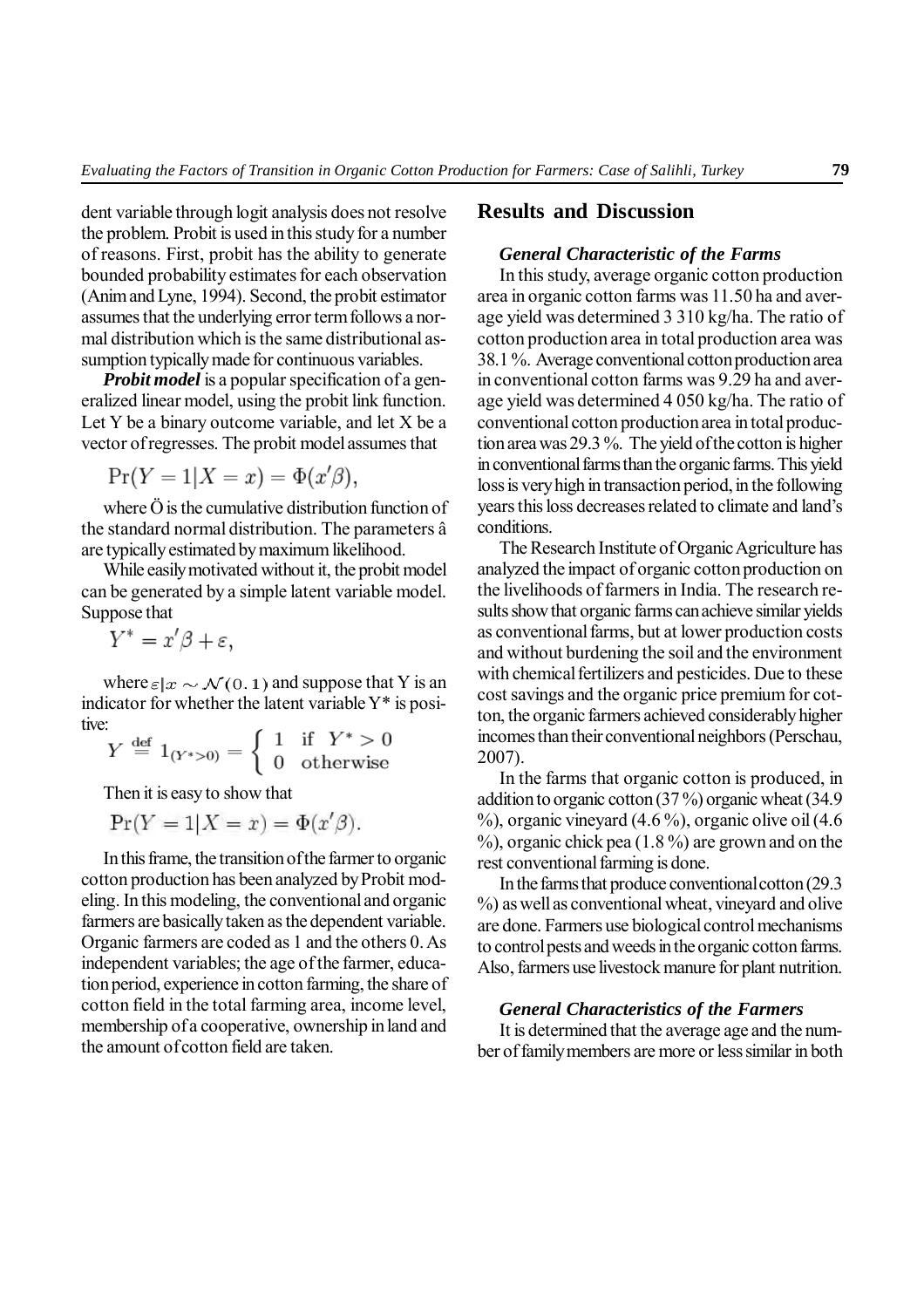# **Table 1**

#### **General characteristics of the farmers**

|                                           | <b>Organic Cotton Farmers</b> | <b>Conventional Cotton Farmers</b> |
|-------------------------------------------|-------------------------------|------------------------------------|
| Average Age                               | 46.6                          | 45.6                               |
| <b>Average Education Period</b>           |                               |                                    |
| Average Number of Family Member           |                               |                                    |
| Average Period of Agricultural Experience | 316                           | 249                                |

conventional and organic farming families. On the other hand, the average education duration is longer in conventional families comparing to organic ones. In general, when the agricultural experience is observed, it is determined that the experience of the organic ones is higher than the conventional ones (Table 1).

## *Organic Cotton Farming Practices in the Farms*

The organic agriculture farmers generally complain about lack of knowledge about organic farming, insufficient premium supports, and some difficulties due to storing without using chemicals for preserving products after cultivation. The farmers stated some problems in organic cotton cultivation. These are; organic cotton farming is not prevalent, to control weed hoeing is frequent and difficult. Farmers also added that in controlling pests and weeds, necessity to use acceptable chemicals on time is difficult, this cause lots of problems. The farmers stated that 64 %of them not change the organic cotton planting area, 24 % of them have not decided about the size of the area, 8 % of them would increase and the rest would decrease the area in the next season. All of the organic cotton farmers get the knowledge about marketing through private firms.

## *The Opinions of Conventional Cotton Farmers about Organic Cotton Production*

In the study, 23 % of conventional cotton producers stated that "I can start organic cotton production if the conditions are all right'', 23 % "production should be motivated and should be more prevalent",

23 % "if there is a high priced marketing guarantee, I can start production" and the rest of them, "I can start production if technical knowledge and governmental support are given for organic production". Conventional farmers are mostly getting some information about marketing especially from private firms, their own researches, agricultural engineers, their neighbors and relatives.

## *An Evaluation on the Factors of Variables in Organic Farming Decision*

The reason of transition to organic cotton farming, the farmers conveyed that higher prices and market guaranteed selling compared to conventional one. A similar case has seen in a survey held in Tanzania. In this study, the rise of the farmers' income who signed the contract caused the shift of the conventional farmers to organic farming. For this reason, 112 farmers have registered for organic farming in 2007/08 season (Schwaller, 2007)

Although Turkey is one of the first countries that started to organic cotton farming, it still hasn't at a desired level. The first reason for this is that the insufficiency of the conventional farmers about organic farming and the disquiet on the future of this way of farming. For this reason, cotton farming experience of the farmers is also determined as a variable which affects the adoption of organic cotton farming adding to the socio economical conditions of the farmers. To this end, the estimated Probit model is given in the following table (Table 2).

 The variables in the model explain the organic cotton decision in the ratio of 80 %. According to the model, the age of the farmers affects the transition in

#### **80**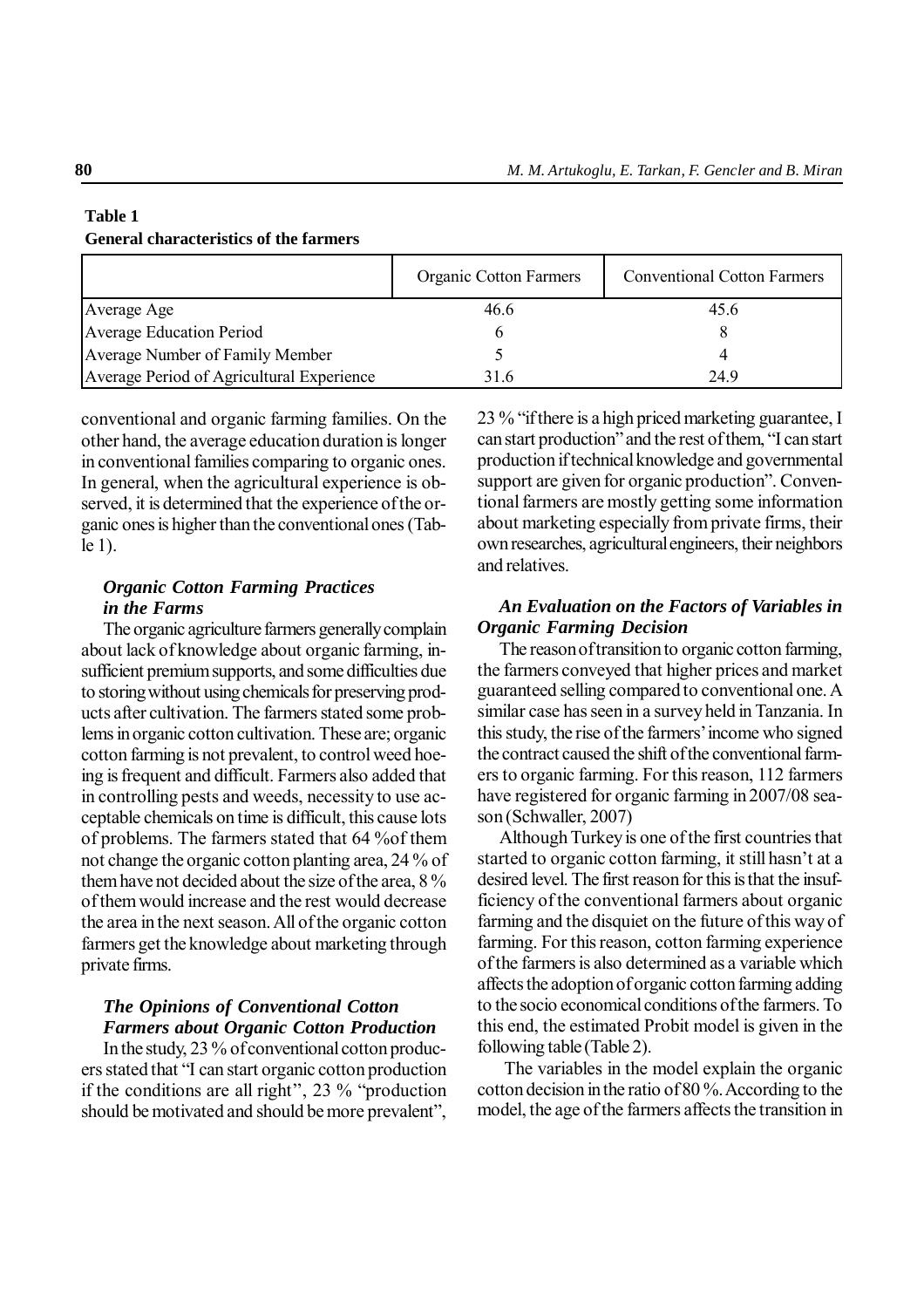#### **Table 2**

#### **The probit results of the factors that effects organic farmers' decision**

| Depended Variable: (Organic Cotton Producers : 1, Conventional Cotton Producers : 0) |                                    |                |             |          |  |
|--------------------------------------------------------------------------------------|------------------------------------|----------------|-------------|----------|--|
|                                                                                      | Conventional Cotton Producers : 0) |                |             |          |  |
| Independent variables                                                                | Factor                             | Standard error | t-Statistic | α        |  |
| Constant                                                                             | 1 169 596 793                      | 0.26993410     | 4 3 3 3     | $\theta$ |  |
| The age of farmer                                                                    | $*0.1004430162E-01$                | 0.41816186E-02 | 2402        | 0,0163   |  |
| Education                                                                            | *-0.3533990817E-01                 | 0.11217859E-01 | $-3150$     | 0,0016   |  |
| Experience on cotton farming                                                         | $*$ -0.1668917140E-01              | 0.43346248E-02 | $-3850$     | 0,0001   |  |
| the share of cotton field<br>in the total farming                                    | $-0.2088126152E-02$                | 0.24979925E-02 | $-0,836$    | 0,4032   |  |
| Income level                                                                         | $-0.3651404632E-01$                | 0.78650605E-01 | $-0,464$    | 0,6425   |  |
| Cooperative Membership status                                                        | $* -0.6509487491$                  | 0.1912904E-01  | $-7947$     | $\theta$ |  |
| Ownership in land                                                                    | $-0.5151177262E-02$                | 0.39181651E-03 | $-1315$     | 0,1886   |  |
| parcel of cotton field                                                               | 0.4004022783E-03                   | 0.9951179E-03  | 0,402       | 0,6874   |  |
| $* \alpha - 0$ 1 is statistically significant                                        |                                    |                |             |          |  |

 $\alpha$  =0.1 is statistically significant

R-squared=0.833715 Adjusted R-squared =0.80127  $Log-L = 8.5617$ 

the organic farming positively. As the age rises, the possibility of shifting to the organic farming rises. The duration of education affects the transition in the organic farming negatively. In other words, the as length of the training rises their adoption to organic cotton farming becomes more difficult. Although this can be seen as a contradiction, it can be connected with the effective factors on farmers like; this is a new way of farming and there is no marketing formation yet. Because of this, it is necessary to give priority to the trained farmers in the studies of raising the number or organic cotton farmers.

The cotton farming period of the farmer effects the transition in organic cotton farming negatively. As the cotton farming experience increases, the persuasion of the farmer to shift organic cotton farming becomes more difficult. With the increasing experience in time, the farmer increases the yield. It is difficult to convince the farmer whose yield is high to shift to organic cotton farming. This can be commented as the need of more premiums for organic cotton farming and technical support for the farmers who have less experience. As a result, the experienced farmers should be persuaded that they can have high yield with their experience and can have higher income due to the higher prices with organic cotton farming.

The total amount of field, the share of cotton field in the total farming, ownership in land and the parcel of cotton field are factors that don't effect the farmers' decision transition in organic farming.

Being a member of a cooperative is accepted as a factor for adoption to organic cotton farming. Shifting to organic cotton farming is easier for the farmers who are not a member of a cooperative. The reason is; these farmers are more sensitive to the supports like technical knowledge and income ensuring supplied by private firms.

The income level of the farmer doesn't affect the decision of shifting to organic cotton farming.

F[8.41]=25.70\*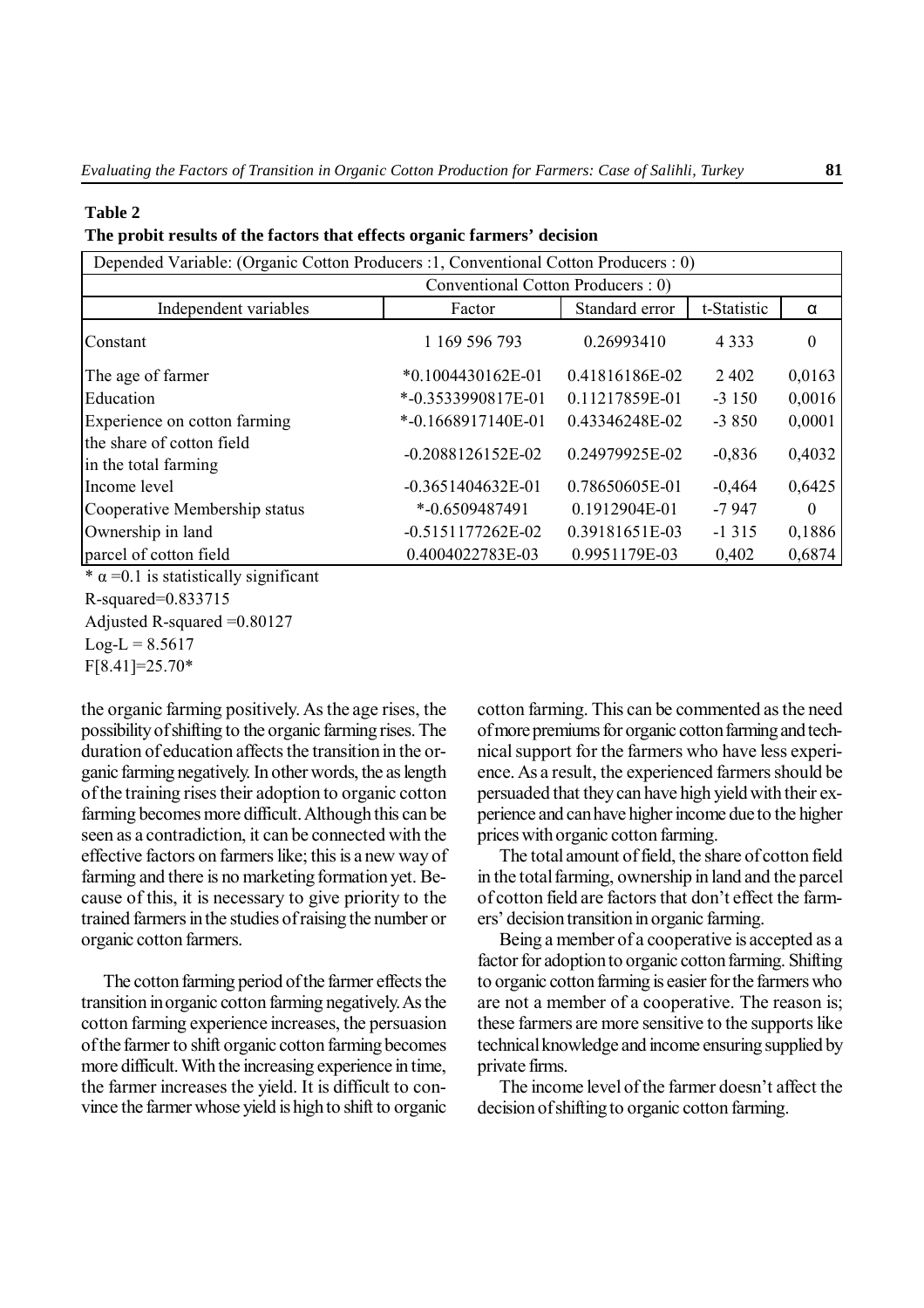## **Conclusion**

Cotton farming provides livelihood for many million smallholders in developing countries. Over the last decades, many conventional farmers have been facing declining cotton yields despite increasing application of chemical fertilizers and pesticides. Increased input costs and decreasing marginal returns have lead many cotton farmers into indebtedness. Organic cotton farming could be a way out of this situation, provided it effectively improves the ecological and socioeconomic sustainability of cotton production. While the ecological benefits of producing cotton organically are evident, so far only few data have been available on the actual impact that the conversion to organic farming has on the farm economy. The main results with this survey are given below.

It is noted that the farmers do not claim to continue their experiences of cotton farming with the organic farming. This can be explained with the lack of knowledge of the farmers about both this way of farming and the effects of organic farming on human and environment. The farmers should be informed that they can produce healthier yield with the way of farming not by using the chemicals which have harmful effects on health and environment by governmental institutions, non governmental organizations (NGO's), certification bodies and universities and "pilot farmer" application is essential. For example, At least 20,000 people in developing countries die every year from poisoning by agricultural pesticides and 3 million suffer acute reproductive after effects (with a further 200,000 committing suicide using pesticides each year). In the small West African State of Benin one of the world's poorest countries, cotton pesticides killed at least 61 men, women and children between 1999- 2001 (Ferrigno, 2004). In this scope, it is suggested for the firms which produce organic products, to make demonstrations with the aim of getting the farmers to accept this form of farming. In organic cotton rotation; determining proper products for the area which are able to market, make an increase on farmers' income and conveying information to the farmers are quite important.

The main purpose of making organic products as well as organic cotton consumption are being widespread; defining people of the affirmative effect of the organic cotton both to human health and to the environment.

Lastly, in lower income leveled areas, achieving rural development it can be suggested to be widespread the organic cotton that some applications could be done within the governmental support.

## **References**

- **Aksoy, E. and T. Dolekoglu**, 2003. Organic cotton production and trade in the World and Turkey, *6th Cotton Textile and Ready to Wear Symposium*, Akdeniz University, Antalya.
- **Anim, F. D. and M. C. Lyne**, 1994. Econometric analysis of private access to communal grazing lands in South Africa: a case study of Ciskei. *Agric. Syst*., **46:** 461-471.
- **Falusi, B.,**1976. Application of multi-variate probit to fertilizer use decisions: sample survey of farmers in three states in Nigeria. *J. Rural Econ. Develop*., **9**: 49-66.
- **Ferrigno, S.**, 2004. *Moral Fibre a Begginer's Guide to the UK Market*, Pesticide Action Network UK (PAN UK), London, United Kingdom, 34 p.
- **Guerena, M. and P. Sullivan, 2003**. *Organic Cotton Production*, ATTRA, Appropriate Technology Transfer for Rural Areas, 24 pp.
- **ICAC** (International Cotton Advisory Committee), 2003. Limitations on organic cotton production, available in: www.icac.org.
- **ICAC** (International Cotton Advisory Committee)., 2006. The social and environmental impact of the cotton production and use, available in: www.icac.org.
- **Jones, E., M.T. Batte and G. D. Schnitkey,** 1989. The impact of economic and socio-economic factors on the demand for information: a case study of Ohio commercial farmers. *Agribusiness,* **5:** 57-571.
- **MARA** (Ministry of Agriculture and Rural Affairs), 2006. Manisa Provincial Directorate Records.